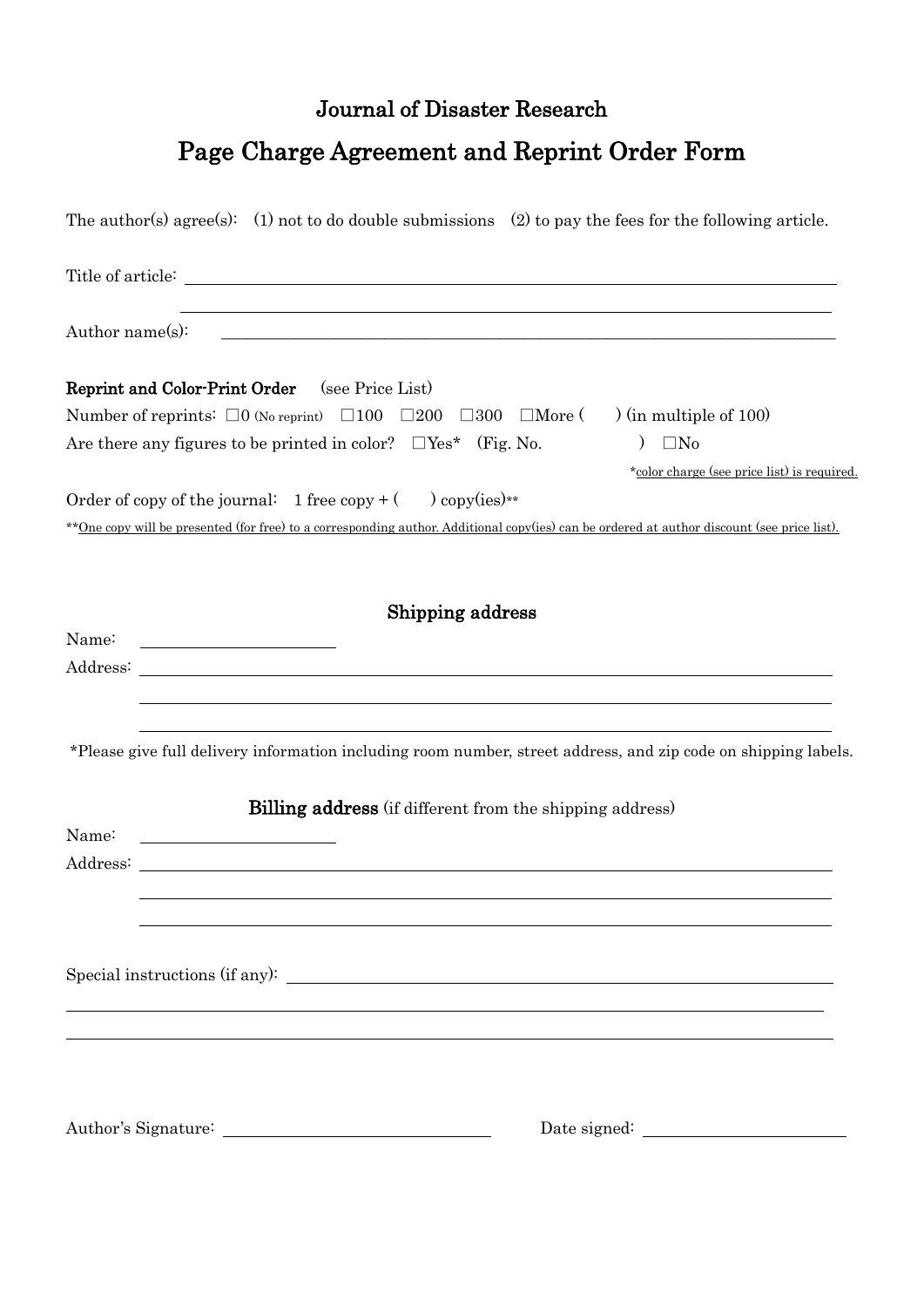## Price List for Page Charge and Reprints (in Japanese yen) (for submission until December 2021)

| Number of printed | Page Charge (JPY)                                 | Reprints Price (JPY) |  |
|-------------------|---------------------------------------------------|----------------------|--|
| pages             | *This is mandatory<br>publication fee for authors | 100 reprints         |  |
|                   | 12,000                                            |                      |  |
| 2                 | 24,000                                            |                      |  |
| 3                 | 36,000                                            | 11,000               |  |
| 4                 | 48,000                                            |                      |  |
| 5                 | 60,000                                            |                      |  |
| 6                 | 72,000                                            |                      |  |
|                   | 84,000                                            |                      |  |
| 8                 | 96,000                                            |                      |  |
| 9                 | 108,000                                           |                      |  |
| 10                | 120,000                                           |                      |  |

- $\bullet$  The final page charges are determined by the **actual** number of pages published in JDR, including the authors' profiles.
- The page charge is **JPY 12,000** per printed page.
- In addition to the above page charges, extra charges are necessary to reproduce color works. The **color** printing fee is JPY 21,000 per color page.
- **•** Reprints can be ordered in multiples of 100 at the price of  $(JPY 110) \times$  (number of reprints), regardless of the number of printed pages and of whether the article contains color pages or not.
- ⚫ Inside Japan, sales tax is also added to the page charges and reprints.
- ⚫ Shipping charge, applied only when reprints are ordered, is as follows:

| Asia                                                                             | <b>JPY 3,500</b> |
|----------------------------------------------------------------------------------|------------------|
| North America, Central America, Europe,<br>The Middle and Near East, and Oceania | <b>JPY 4,000</b> |
| South America, and Africa                                                        | <b>JPY 5,000</b> |

- ⚫ In addition to one gifted copy of journal including your paper, additional copies can be ordered at the author's special discount price of  $(JPY 12,000) \times$  (number of journal copies).
- Payment can be made by credit card (Visa, MC, AmEx) or bank/postal transfer. Please follow the instruction on the invoice which will be sent to the billing address when your article is published.
- Details are found at [https://www.fujipress.jp/jdr/dr-authors/#page\\_charge](https://www.fujipress.jp/jdr/dr-authors/#page_charge)